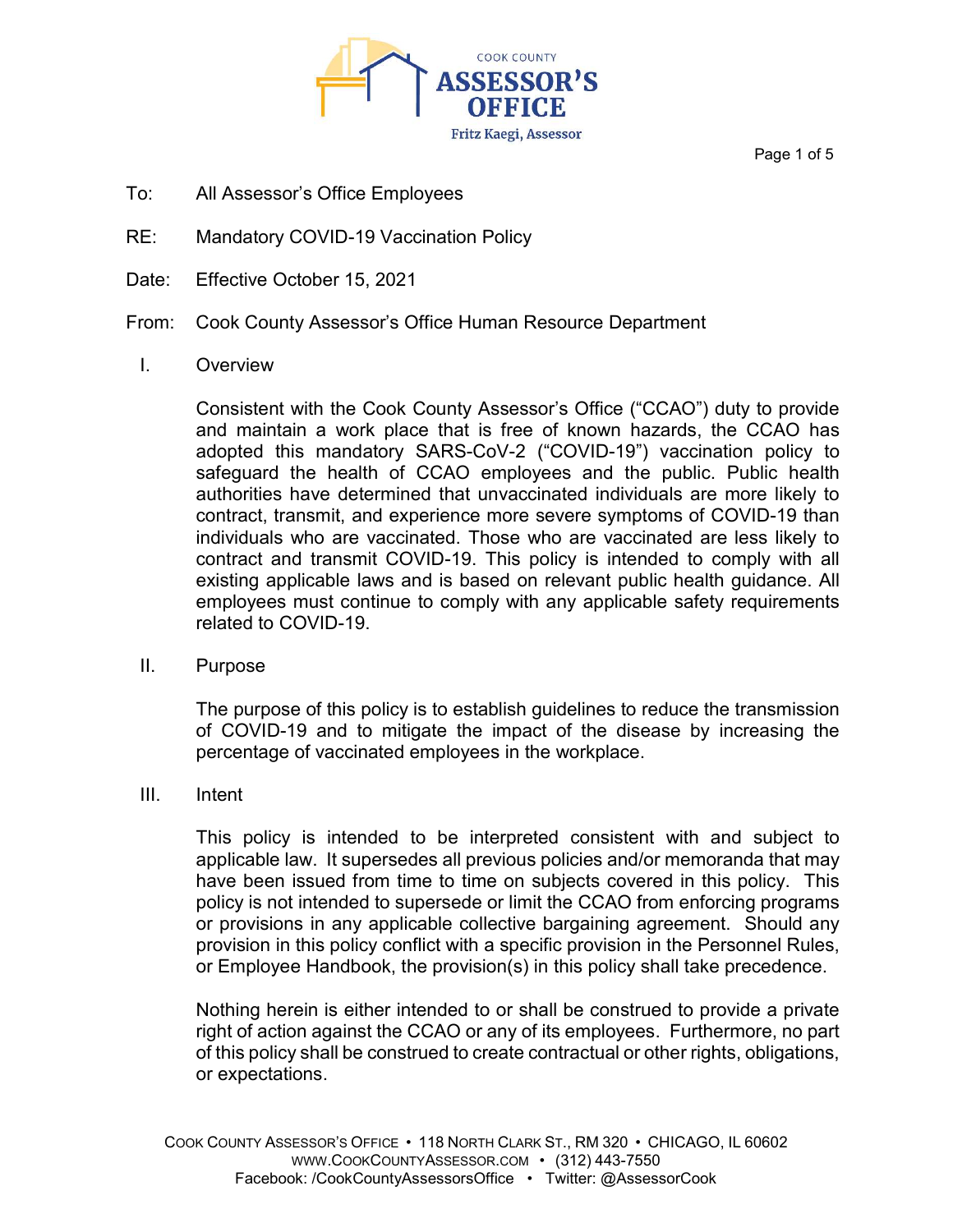

#### Page 2 of 5

### VI. Severability

If any section or provision of this document should be held invalid by operation of law, none of the remainder shall be affected.

### VII. Jurisdiction

The CCAO is authorized to develop and issue policies for the effective management of CCAO employees pursuant to 35 ILCS 200/1-1, et seq., and the Code of Ordinances of Cook County, Illinois.

#### VIII. Areas Affected

This Policy applies to all CCAO employees, as well as volunteers, interns, consultants, contract personnel, independent contractors, and personnel working on CCAO premises who are employed by temporary agencies and any other persons or firms doing business for or with Departments covered under this policy.

### IX. Nondiscrimination and Non-Retaliation

CCAO prohibits the discriminatory application, implementation, or enforcement of any provision of this policy on the basis of race, color, sex, age, religion, disability, national origin, ancestry, sexual orientation, marital status, parental status, military discharge status, source of income, gender identity, housing status, or any other protected category established by law, statute, or ordinance.

The CCAO also prohibits retaliation against any employee for reporting violations of this policy or any other health and safety concern and/or otherwise exercising the rights guaranteed to them by law.

### IV. Definitions

For the purposes of this policy, the following terms shall be given the following meanings as set forth below:

**Fully Vaccinated** – Two weeks after the second dose of a two-dose COVID-19 vaccine or two weeks after one dose of a single-dose vaccine.

**PCR Test** – A polymerase chain reaction ("PCR") test detects genetic material from a specific organism, such as a virus. The test detects the presence of a virus if a person is infected at the time of the test. The PCR test is the "gold standard" test for diagnosing COVID-19.

COOK COUNTY ASSESSOR'S OFFICE • 118 NORTH CLARK ST., RM 320 • CHICAGO, IL 60602 WWW.COOKCOUNTYASSESSOR.COM • (312) 443-7550 Facebook: /CookCountyAssessorsOffice • Twitter: @AssessorCook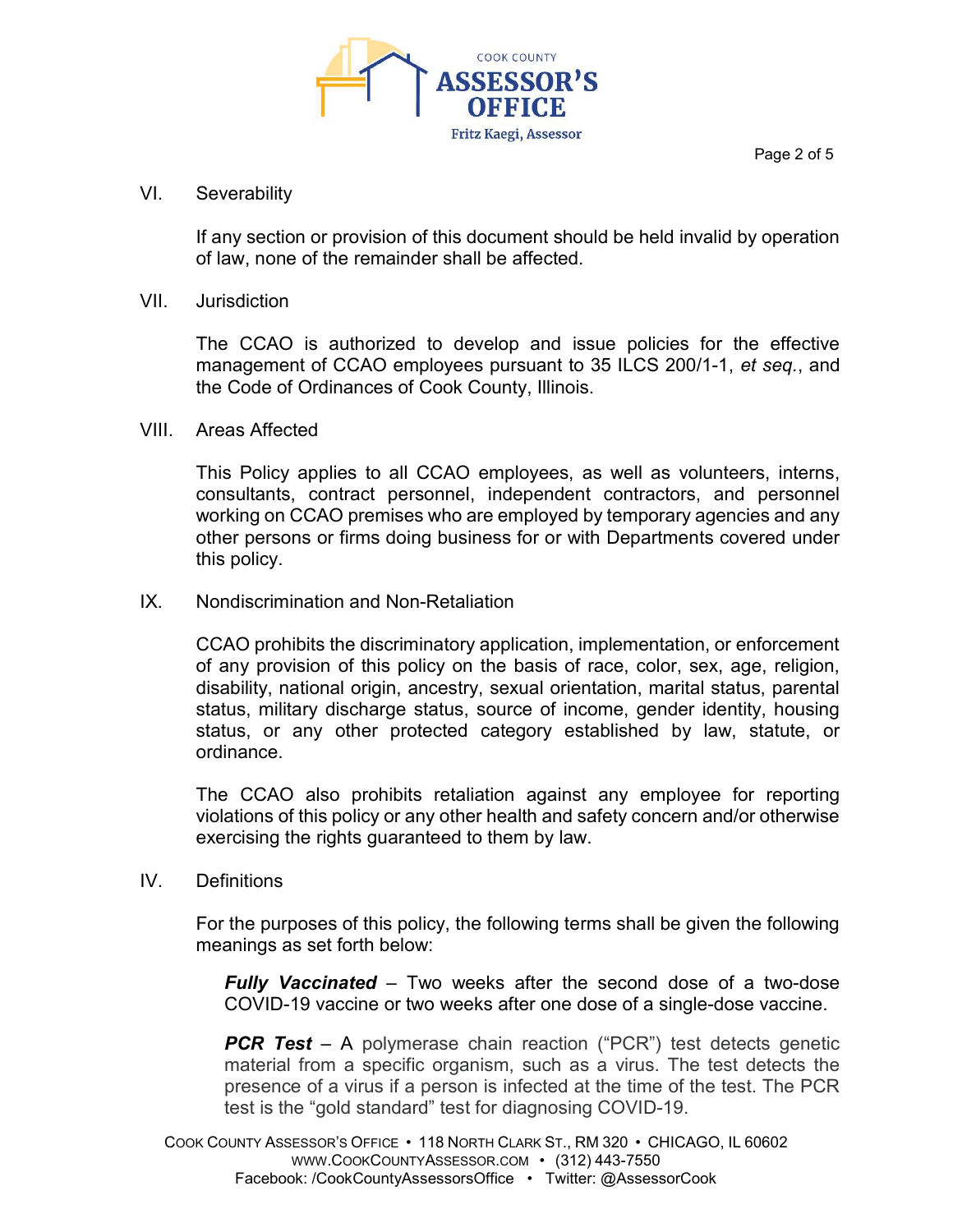

Page 3 of 5

## V. Policy and Procedures

All CCAO employees must be fully vaccinated against COVID-19. Active employees as of the effective date of this policy must be fully vaccinated on or before November 26, 2021. New employees who start after the effective date of this policy must be either fully vaccinated or submit a request for reasonable accommodation prior to onboarding.

Employees who are in inactive status will be required to be fully vaccinated or request a reasonable accommodation within eight weeks of returning to active status.

# A. Employee Attestation and Proof of Vaccination

Employees must attest to their vaccination status on or before November 26, 2021 and provide proof of vaccination to the Human Resource Department of CCAO by submitting their CDC COVID-19 Vaccination Record Card.

An employee, who is no longer in possession of a CDC COVID-19 Vaccination Record Card, may utilize the Illinois Resident Immunization Portal<sup>1</sup> for proof of vaccination, or submit documentation from their vaccination provider. The documentation should include the following information:

- Full Name
- Date of Birth
- Vaccine Manufacturer (i.e., Pfizer, Moderna, Johnson & Johnson, etc.)
- Lot Number
- Date of Vaccination
- Site Location or Signature of Vaccine Administrator

# B. Reasonable Accommodations/ Exemptions

CCAO's vaccine mandate is critical for the health of employees and a requirement to maintain safe in-person operations. Employees may request exemptions from the requirement for medical or religious reasons only. Anyone requesting an exemption must access, complete, and submit a medical or religious accommodation request form to Human Resources to allow for evaluation and determination prior to November 26, 2021.

Those whose requests for reasonable accommodation are granted must submit to PCR-based tests on a weekly basis.

<sup>1</sup> Home (illinois.gov)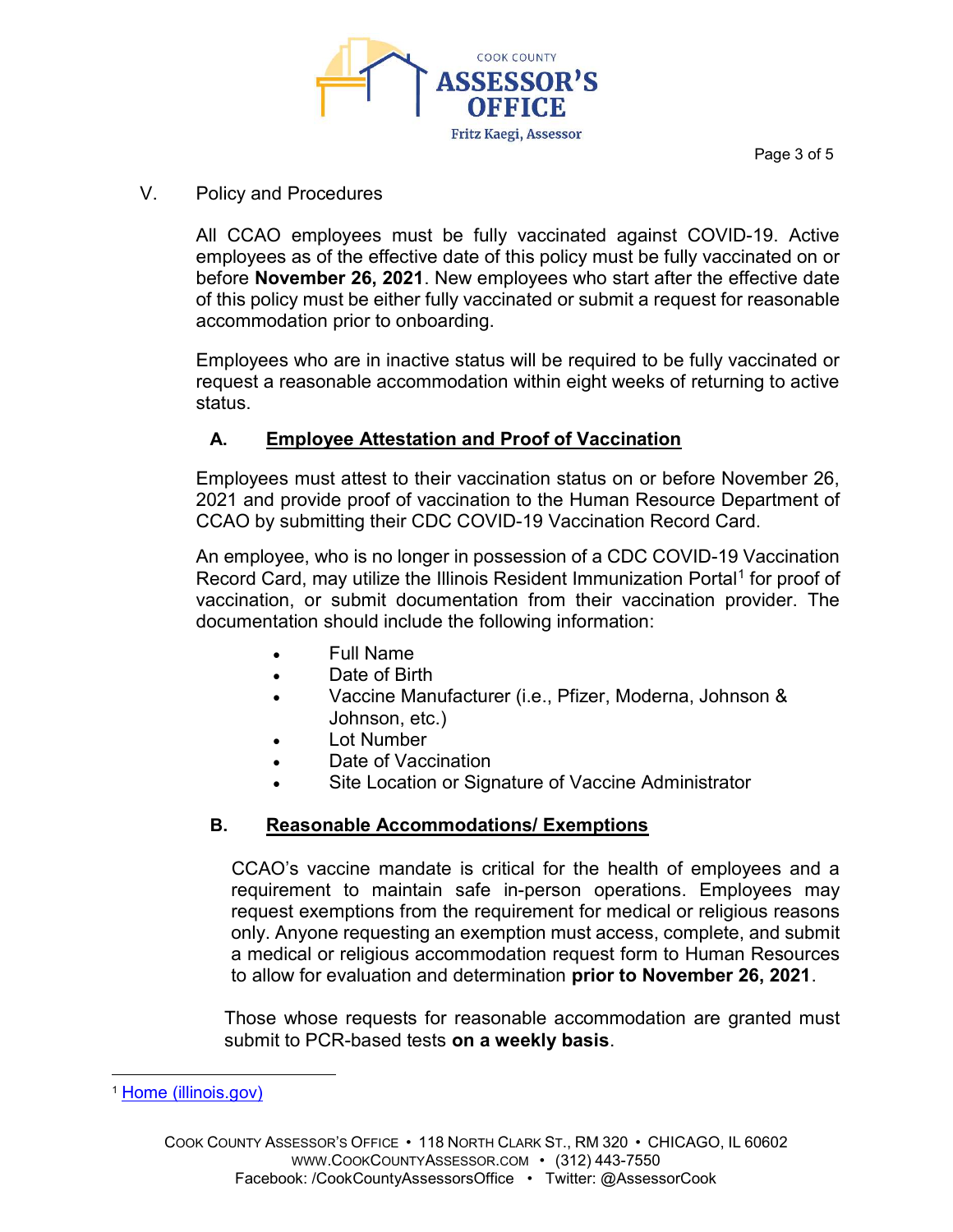

Page 4 of 5

### X. Penalties

Compliance with this policy is a condition of employment. Violations of this policy, including but not limited to, non-compliance or providing false or misleading information about vaccination status, test results, or the need for an accommodation, may subject an employee to progressive and/or corrective disciplinary action, up to and including termination of employment, consistent with the parties' collective bargaining agreement and/or the CCAO Employee Handbook. In the event that there is a concern about the authenticity of a vaccination record card, employees will be asked to provide verification through the State of Illinois resource at https://idphportal.illinois.gov.

Employees who are found to be in violation\*\* of this policy may be subject to the following steps:

| 1 <sup>st</sup> Occurrence              | - Counseling                                    |
|-----------------------------------------|-------------------------------------------------|
| 2 <sup>nd</sup> Occurrence              | - Verbal Reprimand                              |
| 3rd Occurrence                          | - Written Reprimand                             |
| 4 <sup>th</sup> Occurrence              | - 1-Day Suspension                              |
| 5 <sup>th</sup> Occurrence              | - 3-Day Suspension                              |
| 6 <sup>th</sup> Occurrence              | - 5-Day Suspension                              |
| 7 <sup>th</sup> Occurrence              | - 7-Day Suspension                              |
| 8 <sup>th</sup> Occurrence              | - 10-Day Suspension                             |
| 9 <sup>th</sup> Occurrence              | - 15-Day Suspension                             |
|                                         | 10 <sup>th</sup> Occurrence - 21-Day Suspension |
|                                         | 11 <sup>th</sup> Occurrence - 29-Day Suspension |
|                                         | $12th$ Occurrence - 29-Day Suspension           |
| 13 <sup>th</sup> Occurrence - Discharge |                                                 |

### \*\*Note that these steps shall not be applicable to occurrences where an employee has provided false or misleading information.

XI. Policy Modification

Public health guidance, restrictions and industry best practices regarding COVID-19 and related vaccines are changing rapidly as new information becomes available, further research is conducted, and additional vaccines are approved. The CCAO reserves the right to modify this policy at any time in its sole discretion to adapt to changing circumstances and business needs, consistent with its commitment to maintaining a safe and healthy workplace.

Should guidance be updated to require additional vaccinations, boosters, or